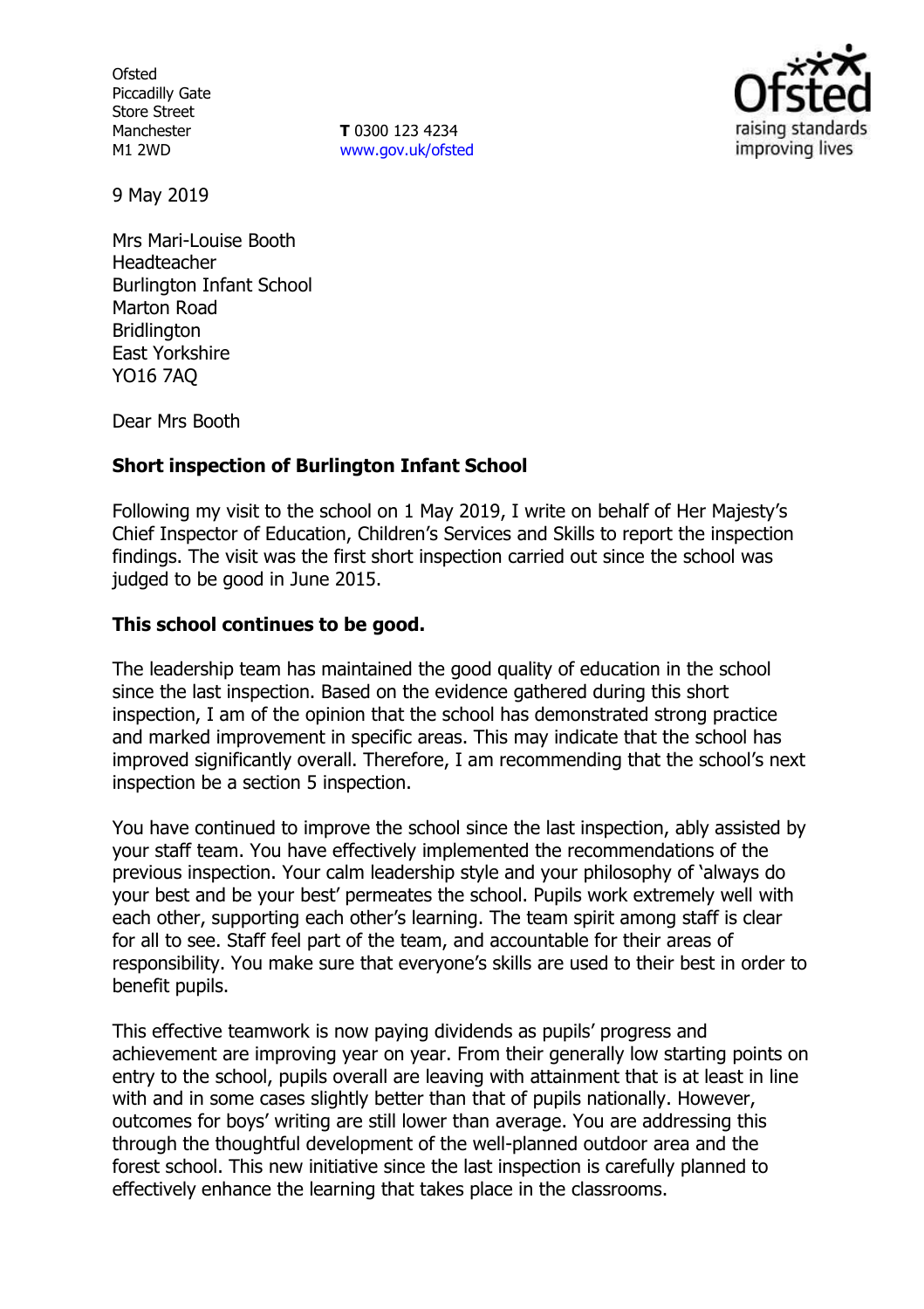

You have strengthened the teaching of British values. Pupils are beginning to understand the principles of democracy, through the election of the school circle membership. This group of pupils meets with you regularly to discuss issues important to them and identify further improvements they would like to see. This means that the pupils' views are effectively considered when writing the school development plan. Pupils are taught to respect each other's views, and this can clearly be seen in how they respond during discussions.

The additional funding you receive for sport is spent wisely to widen pupils' participation in and awareness of different sports. The extensive range of clubs include golf, badminton, street dance and cheerleading – alongside football, cricket and gymnastics. For those pupils who have more interest in the arts, there are talent shows and visiting theatre companies, so these pupils, too, have a chance to shine.

Behaviour is exemplary. Pupils are confident. They are consistently engaged in lessons throughout the day. They talk enthusiastically about their learning. They know the routines to follow and the high expectations you and the staff have for their behaviour. They are polite, holding doors open for each other, and cheerfully welcoming of others. The work of the emotional learning support assistant effectively promotes a feeling of security and warmth for those pupils who may find aspects of school more difficult to cope with. The result of this high-quality work is that these pupils' behaviour in class has significantly improved, and there is absolutely no disruption to learning whatsoever. This is because these pupils feel exceptionally safe and know there is always someone available to support them.

Governors have an in-depth knowledge of the school. They have an excellent awareness of their roles and fulfil these expertly. They effectively monitor and challenge every aspect of school life. They have a clear understanding of the priorities for development and focus on these during meetings. They consistently review the impact of your actions and the value for money of any additional resource allocations. With the development of the middle leadership, governors are now able to gain a greater insight into the strengths and areas for improvement in individual subject areas.

## **Safeguarding is effective.**

The leadership team has ensured that all safeguarding arrangements are fit for purpose. You keep detailed paperwork for all the pupils for whom you have concerns, currently a significant proportion of the school. For those most vulnerable you keep extremely high-quality records of contacts and actions, and what impact these may have. Governors regularly scrutinise the records and paperwork to ensure that these are of good quality and that the school is responding appropriately, should there be any concerns about a pupil or their family. Your overview and that of governors could be further improved by storing the information in such a way that it is easier to retrieve.

As well as this regular monitoring you also annually review all procedures and the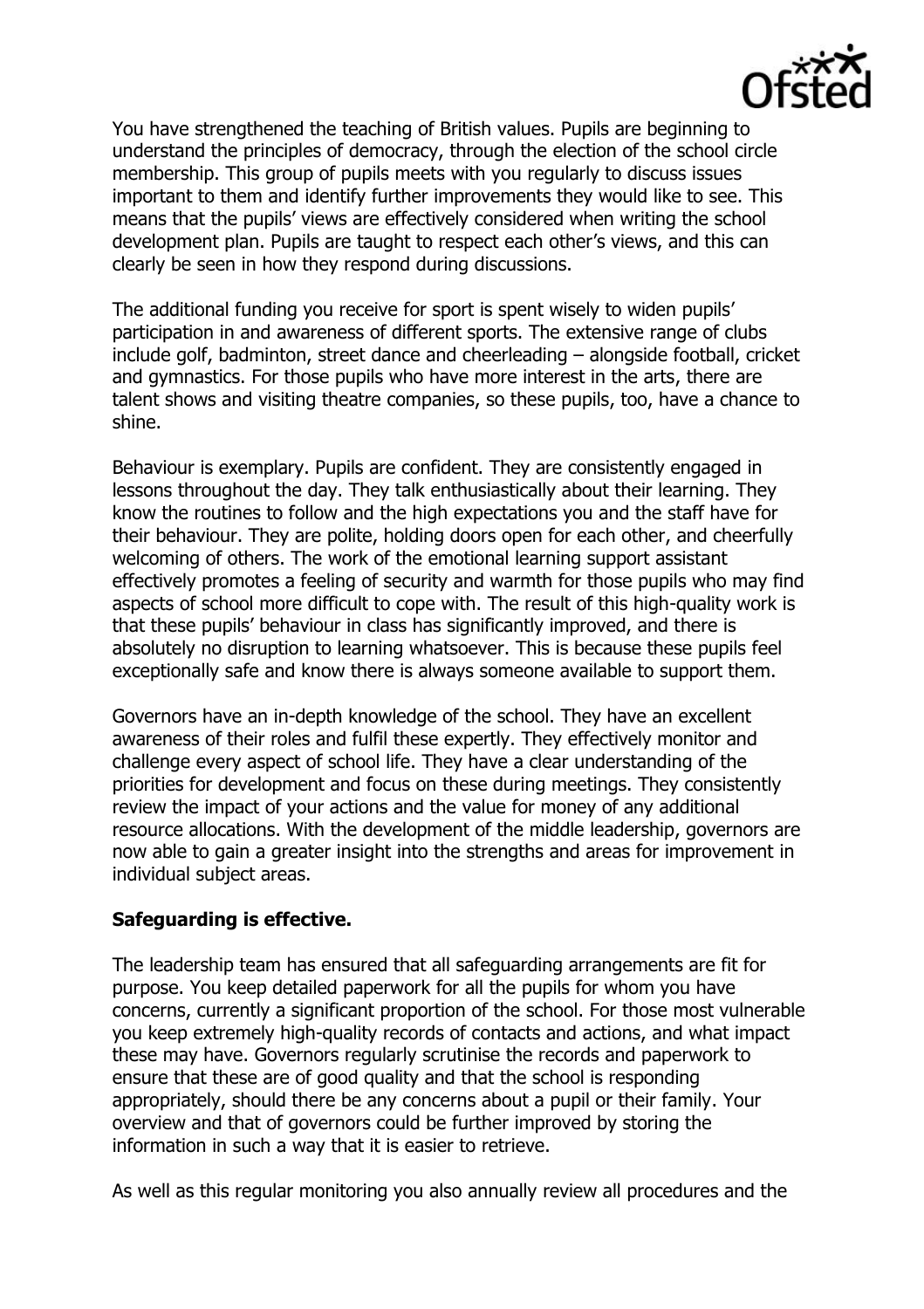

environment to ensure that they meet your high standards. As a result of the most recent site assessment, you have improved the safety of staff and pupils through the addition of extra internal security doors.

Staff are regularly given training, including scenarios based on case reviews to discuss the actions they would take to follow up concerns and keep their knowledge up to date. Your work with other professionals means that safeguarding is secure. Parents I spoke with identified how safe they felt their children were in the school, and how confident they were of getting effective support should they need it.

## **Inspection findings**

- All teaching seen during the inspection was extremely strong. Staff have high expectations of what pupils can achieve. There is a consistency and continuity across all areas of learning. This is having a particularly positive impact on reading. The lessons we observed demonstrated secure skill acquisition and application. Pupils who read to me were all clear that they read a wide range of books regularly at home, either their own books or those borrowed from school. They had developed a love of reading and used their knowledge of phonics to attack unknown words confidently. Pupils of all abilities could discuss the story and characters they were reading about and predict what may happen next. They understood the purpose of punctuation and so were all able to read with good levels of intonation and understanding.
- Parents of pupils with special educational needs and/or disabilities (SEND) who spoke with me during the inspection stated that the support their children received was exemplary. They described how effective the 'jigsaw' room was in ensuring that their children felt safe and secure and how this emotional security enabled their children to be included in lessons. They were highly complimentary about the effectiveness of the support you give to them as a family. All the evidence I saw during the inspection would support this conclusion.
- Parents also highlighted the ways you involve them in their children's learning. They were very positive about the homework you set and understood how in some cases this means they were able to help their child catch  $up$  – for example, through reading recovery and mathematics homework.
- The low levels of attainment in early years mask the high levels of progress these children make. For example, last year almost all children entered Reception with skills below or significantly below those typically expected for their age, and yet over half left having attained a good level of development. You and the early years leader are constantly working to improve this. Recently, you have taken steps to significantly improve the outdoor environment so that it provides more opportunities for children to develop their language skills, investigative approaches and mathematical understanding. We observed children in the early years engaged in cooperative learning while exploring the properties of water and capacity, while others were busy writing lists of equipment needed to build their house. This was then shared, and other children joined in the building operation.
- $\blacksquare$  The three-year picture of progress is impressive, with the majority of children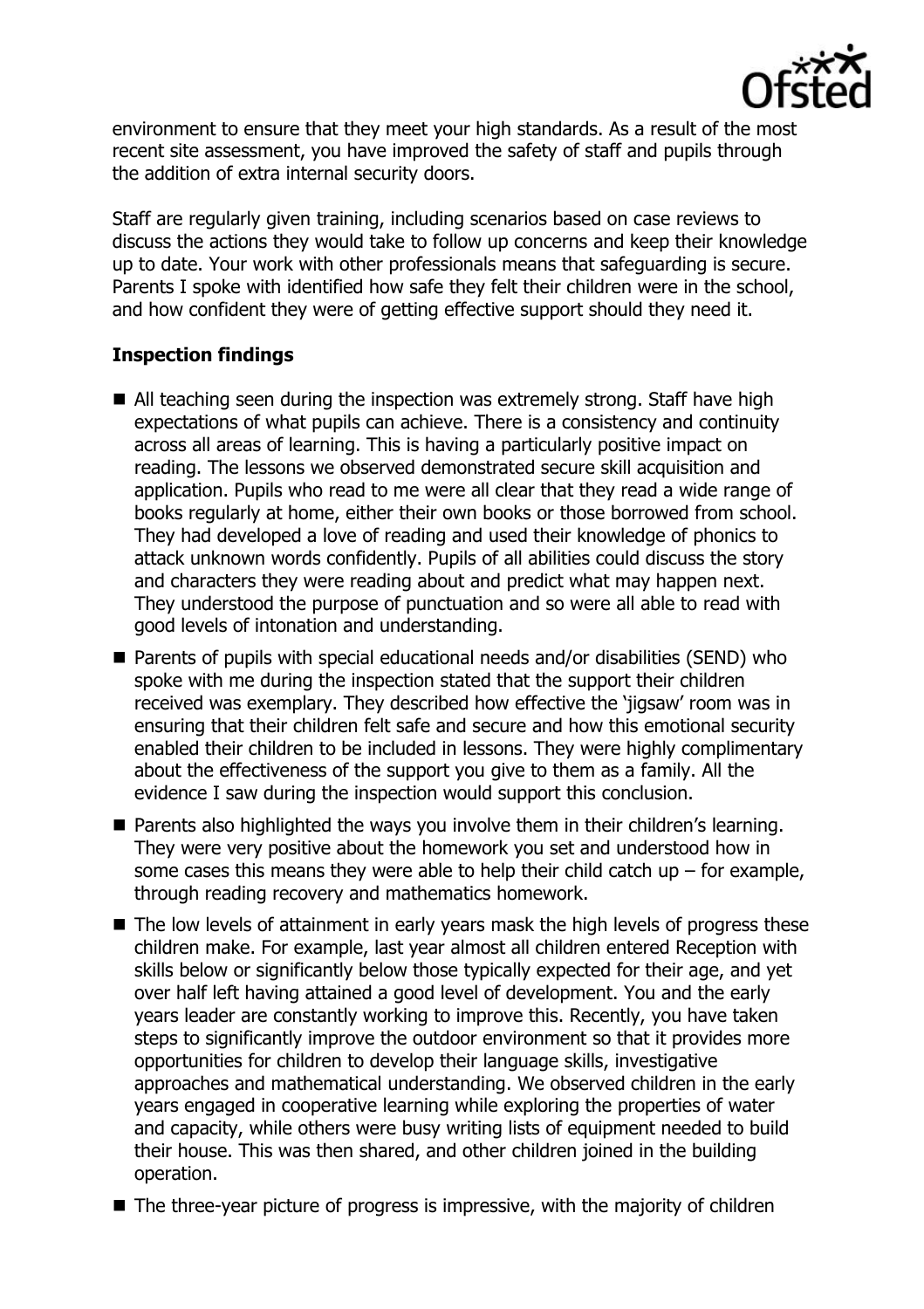

reaching at least expected standards in all areas of learning. This demonstrates extremely strong progress from children's low starting points on entry.

- You have put a great deal of time and effort into improving attendance, and this has paid off. Your current rate of attendance is in line with that in other similar schools, and the absenteeism rate is below this. Persistent absence has dramatically reduced to below that seen in similar schools, and for many of these pupils there are understandable reasons for their absence, such as serious illness. This is because you effectively work with parents to address any barriers to attendance that may present. You successfully help parents to be aware of how important school is and you constantly give encouraging messages. You have effectively involved the pupils themselves through awarding attendance certificates and class prizes.
- You have successfully established a partnership between the parent support adviser, family support workers and education welfare officers to give effective pastoral support and challenge to the pupils' families where needed. Governors have been equally responsive and allocated funding to this strategy while closely monitoring the impact of the actions.
- Middle leaders are now great champions for their subjects and are fully accountable for pupils' achievements. Under your leadership and that of the deputy headteacher, they have developed and honed their skills since the last inspection. They monitor teachers' planning and pupils' outcomes, and watch their colleagues teaching, to identify strengths and areas to improve within each subject.

# **Next steps for the school**

Leaders and those responsible for governance should ensure that:

- $\blacksquare$  boys' attainment in writing continues to improve by the end of key stage 1
- the storage of safeguarding documentation is organised to enable easier retrieval of information.

I am copying this letter to the chair of the governing body, the regional schools commissioner and the director of children's services for East Riding of Yorkshire. This letter will be published on the Ofsted website.

Yours sincerely

Geoffrey Dorrity **Ofsted Inspector**

## **Information about the inspection**